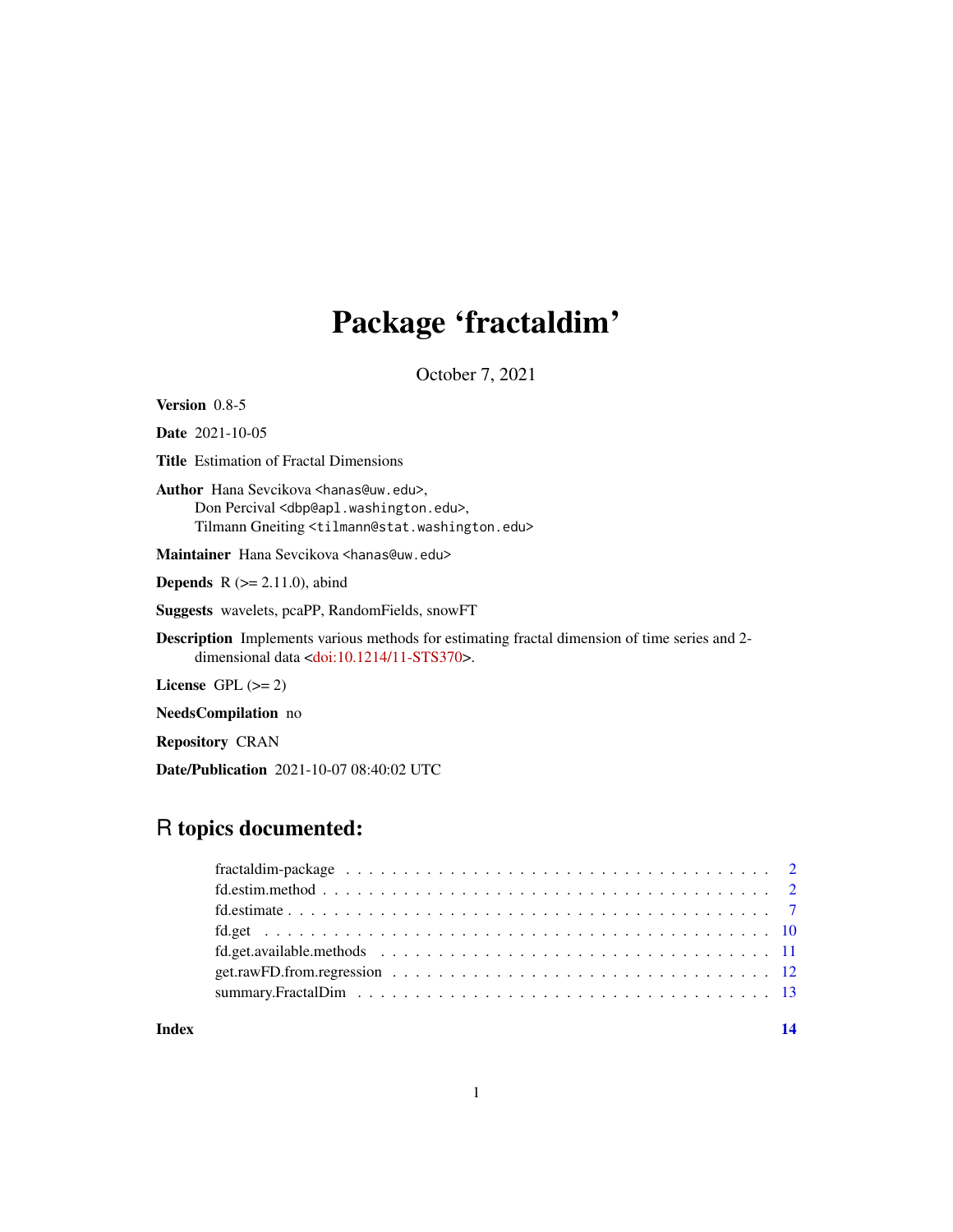<span id="page-1-0"></span>fractaldim-package *Estimating Fractal Dimensions*

#### Description

Implements various methods for estimating fractal dimension of time series and 2-dimensional data.

## Details

The package provides tools for estimating fractal dimension of one- or two-dimensional data, using methods described in Gneiting et al. (2010). The user can take an advantage of the available sliding window technique in which a window of a given size is slided along the data and an estimate is obtained for each position.

The main function is [fd.estimate](#page-6-1) which can be used for one dimensional time series, as well as for two dimensional data. It computes one estimate for each method and each sliding window. It is a wrapper for lower level functions for computing just one estimate on the given data, see [fd.estim.method](#page-1-1) for details.

#### Author(s)

Hana Sevcikova <hanas@uw.edu>, Tilmann Gneiting <tilmann@stat.washington.edu>, Don Percival <dbp@apl.washington.edu>

Maintainer: Hana Sevcikova <hanas@uw.edu>

#### References

Gneiting, T., Sevcikova, H. and Percival, D. B. (2012). Estimators of fractal dimension: Assessing the smoothness of time series and spatial data. Statistical Science, 27(2), 247-277. <doi:10.1214/11- STS370> (Version as technical report available at [https://stat.uw.edu/sites/default/files/](https://stat.uw.edu/sites/default/files/files/reports/2010/tr577.pdf) [files/reports/2010/tr577.pdf](https://stat.uw.edu/sites/default/files/files/reports/2010/tr577.pdf))

## See Also

[fd.estimate](#page-6-1), [fd.estim.method](#page-1-1)

<span id="page-1-1"></span>fd.estim.method *Estimation of Fractal Dimension via Specific Methods*

#### Description

The functions estimate a fractal dimension of the given data. Each function uses a different method. Functions for boxcount, hallwood, variogram, madogram, rodogram, variation, incr1, genton, periodogram, wavelet and dctII methods are to be used on one-dimensional time series. The remaining functions (transect, isotropic, squareincr, and filter1) are to be used on two-dimensional data.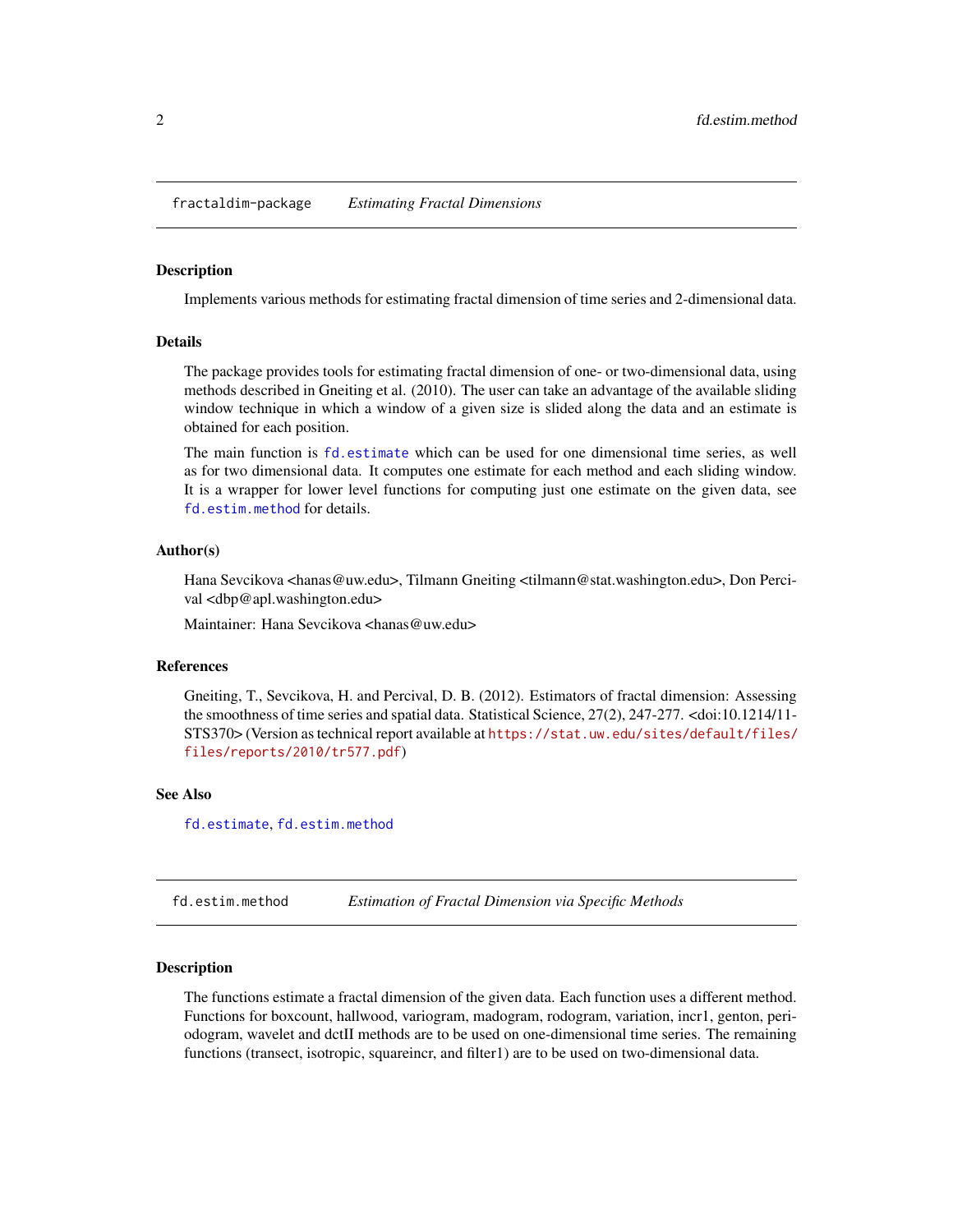## fd.estim.method 3

#### Usage

```
fd.estim.boxcount (data, plot.loglog = FALSE, nlags = "auto",
    shift.up=TRUE, plot.allpoints = FALSE, legend.type = 's',
    \ldots, debuglevel = 0)
fd.estim.hallwood (data, plot.loglog = FALSE, nlags = "auto",
    plot.allpoints = FALSE, legend.type = 's', ..., debuglevel = \theta)
fd.estim.variogram (data, ...)
fd.estim.madogram (data, ...)
fd.estim.rodogram (data, ...)
fd.estim.variation (data, p.index = 1, ...)
fd.estim.incr1(data, p.index=2, ...)
fd.estim.genton (data, ...)
fd.estim.periodogram (data, plot.loglog = FALSE, nlags = "auto", ...)
fd.estim.wavelet (data, plot.loglog=FALSE, plot.allpoints = FALSE,
    filter = "haar", J1 = max(1, floor(log2(length(data))/3-1)),J0 = floor(log2(length(data))), legend.type = 's',
    \ldots, debuglevel = 0)
fd.estim.dctII (data, plot.loglog = FALSE, nlags = "auto", ...)
fd.estim.transect.var (data, p.index = 2, ...)
fd.estim.transect.incr1 (data, p.index = 2, ...)
fd.estim.isotropic (data, p.index = 2, direction = 'hvd+d-',
    plot.loglog = FALSE, nlags = "auto", plot.allpoints = FALSE,
    legend.type = 's', ..., debuglevel=0)
fd.estim.squareincr (data, p.index = 2,
    plot.loglog = FALSE, nlags = "auto", plot.allpoints = FALSE,
    legend.type = 's', ..., debuglevel=0)
fd.estim.filter1 (data, p.index = 2, direction = 'hvd+d-',
    plot.loglog = FALSE, nlags = "auto", plot.allpoints = FALSE,
    legend.pype = 's', ..., debuglevel=0)
```
#### Arguments

| data        | For the first eleven functions data is a one-dimensional vector. For the last five<br>functions data is a matrix.                                                                                                                                                                                                                   |
|-------------|-------------------------------------------------------------------------------------------------------------------------------------------------------------------------------------------------------------------------------------------------------------------------------------------------------------------------------------|
| p.index     | Parameter $p$ of the variation method (see below).                                                                                                                                                                                                                                                                                  |
| direction   | For the 2d estimators, this argument specifies the direction of the estimation<br>(see details below). It can be any combination of the characters 'h' (horizontal),<br>'v' (vertical), 'd+' (diagonal with positive gradient), and 'd-' (diagonal with<br>negative gradient). These characters should be combined into one string. |
| plot.loglog | Logical value determining if the underlying log-log plots should be plotted.                                                                                                                                                                                                                                                        |
| nlags       | Number of lags to be used in the estimation. Possible values are "auto", "all"<br>or a single number. If nlags = "auto", each method sets the number of lags<br>to the theoretically "best" value for that method. "all" means that all lags are<br>included in the estimation.                                                     |
| shift.up    | For each interval on the horizontal axis, it moves the boxes vertically up to the<br>smallest data point of that interval. If it is FALSE, all boxes are on a regular grid.                                                                                                                                                         |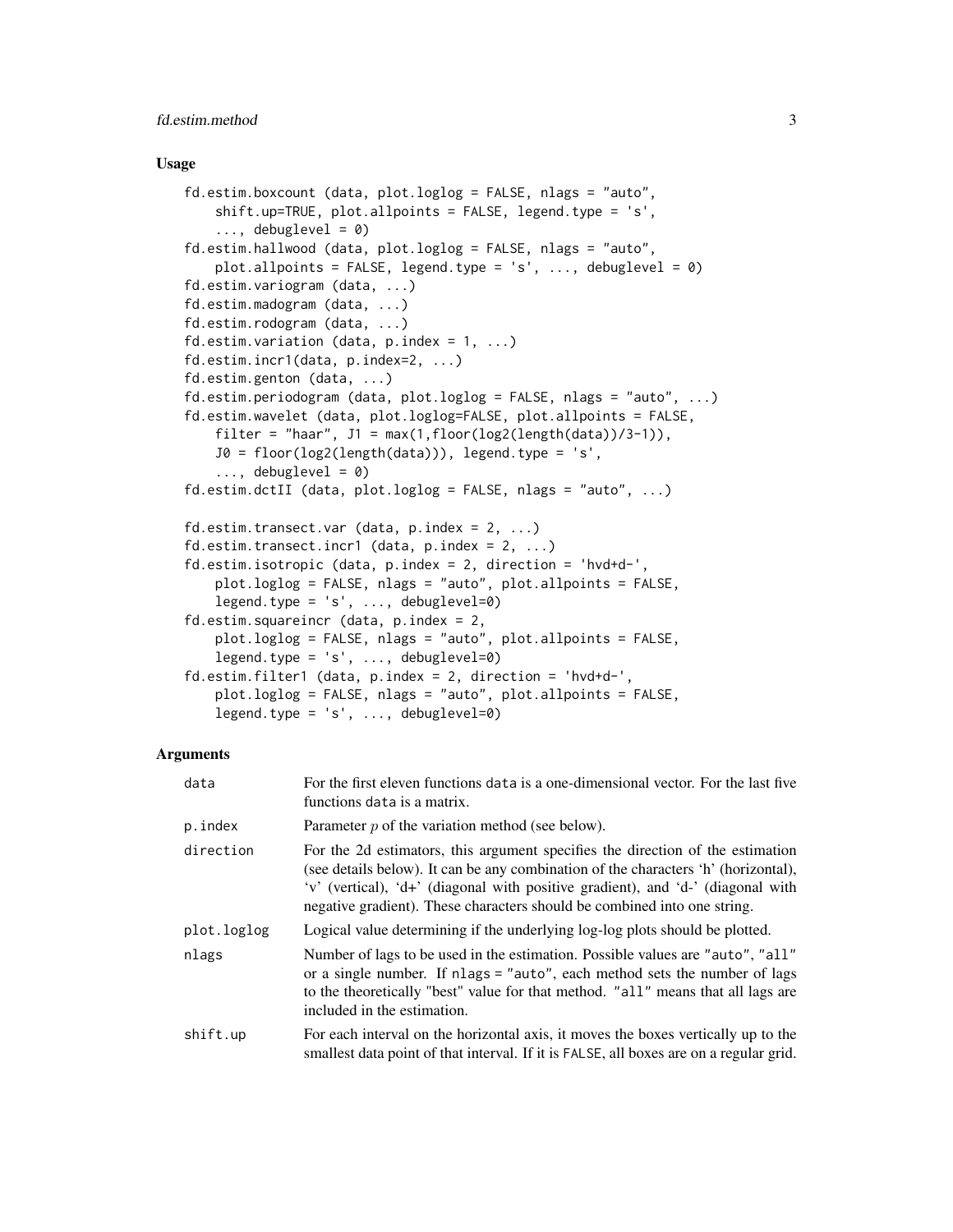|             | plot all points Logical. If FALSE, only points that were considered in the regression are shown.<br>Otherwise, all points of the log-log plot are shown in the graph and those consid-<br>ered in the regression are marked by filled circles. This argument is only used if<br>plot.loglog = TRUE. Note that setting this argument to TRUE might (depending<br>on the method) considerably increase the computation run-time. |
|-------------|--------------------------------------------------------------------------------------------------------------------------------------------------------------------------------------------------------------------------------------------------------------------------------------------------------------------------------------------------------------------------------------------------------------------------------|
| filter      | Argument passed to the modwt function of the <b>wavelets</b> package.                                                                                                                                                                                                                                                                                                                                                          |
| J0, J1      | Parameters of the wavelet method controlling the number of frequencies used in<br>the estimation.                                                                                                                                                                                                                                                                                                                              |
| legend.type | One of the characters 'f', 's', or 'n'. It controlls the amount of information in<br>the legend of the log-log plot. If it is 'f' (full), values of fd and scale, including<br>the raw values of the corresponding slope and intercept are shown. If it is 's'<br>(short), only fd is shown. Value of 'n' (None) causes no legend being plotted.<br>The argument is only used if $plot.loglog = TRUE$ .                        |
|             | Arguments passed to the plotting function if plot.loglog = TRUE. For some<br>functions,  contain additional arguments, see Details.                                                                                                                                                                                                                                                                                            |
| debuglevel  | Controls the amount of debugging messages. The functions produce messages<br>on level 5.                                                                                                                                                                                                                                                                                                                                       |

#### Details

The methodology of these functions is based on the theory described in Gneiting et al (2010). Please refer to this paper for notation. Here we give only a few comments about the implementation.

*Box-count estimator:* The function fd.estim.boxcount determines the smallest possible value of m for which  $n \leq 2^m$  is a power of 2. Only data points  $x_1, \ldots, x_{n_{eff}}$  are considered for the estimation, where  $n_{eff} = 2^{m-1} + 1$ . The value of K can be given by the user through the argument nlags. If nlags = "auto", box sizes  $\epsilon_k$  for  $k = j, j + 1, \ldots, m - 2$  are considered, where for all  $i < j$  is  $N(\epsilon_i) > \frac{n_{eff}}{5}$ , i.e. the two largest box sizes and very small boxes are eliminated (corresponds to the Liebovitch and Toth modification).

If shift.up=TRUE, the algorithm shifts each vertical column of boxes up to the smallest data value in that column.

 $N(\epsilon_k)$  for a particular box is increased if either a data point is contained in the box, or if a line connecting two neighboring data points crosses the box.

*Hall-Wood estimator* This estimator is a version of box-count that instead of number of boxes considers the area of boxes that cover the underlying curve.

Hall and Wood (1993) recommend the use of  $L = 2$  which the function fd.estim.hallwood uses if the arguments nlags = "auto".

*Variation, Variogram, Madogram, Rodogram, and Incr1 estimators:* The p.index argument of fd.estim.variation and  $fd.$  estim. incr1 is the power index  $p$ . The madogram, variogram, and rodogram, respectively, correspond to the Variation estimator with  $p$  equals 1, 2, and 1/2, respectively. The Incr1 estimator is like Variation but based on second order differences.

Any argument that can be passed to fd.estim.hallwood can be passed here as well. In addition, as in the Hall-Wood case,  $L$  is set to 2 for these estimators, if nlags = "auto".

*Genton robust estimator:* This is a highly robust variogram estimator as proposed by Genton (1998). Given  $U_i(d) = X_{i/n} - X_{(i-d)/n}$ , define

$$
\hat{V}(d) = \left[2.2191\{|U_i(d) - U_j(d)|; i < j\}_{(k)}\right]^2, \quad \text{where} \quad k = \binom{\lfloor (n-d)/2 \rfloor + 1}{2}.
$$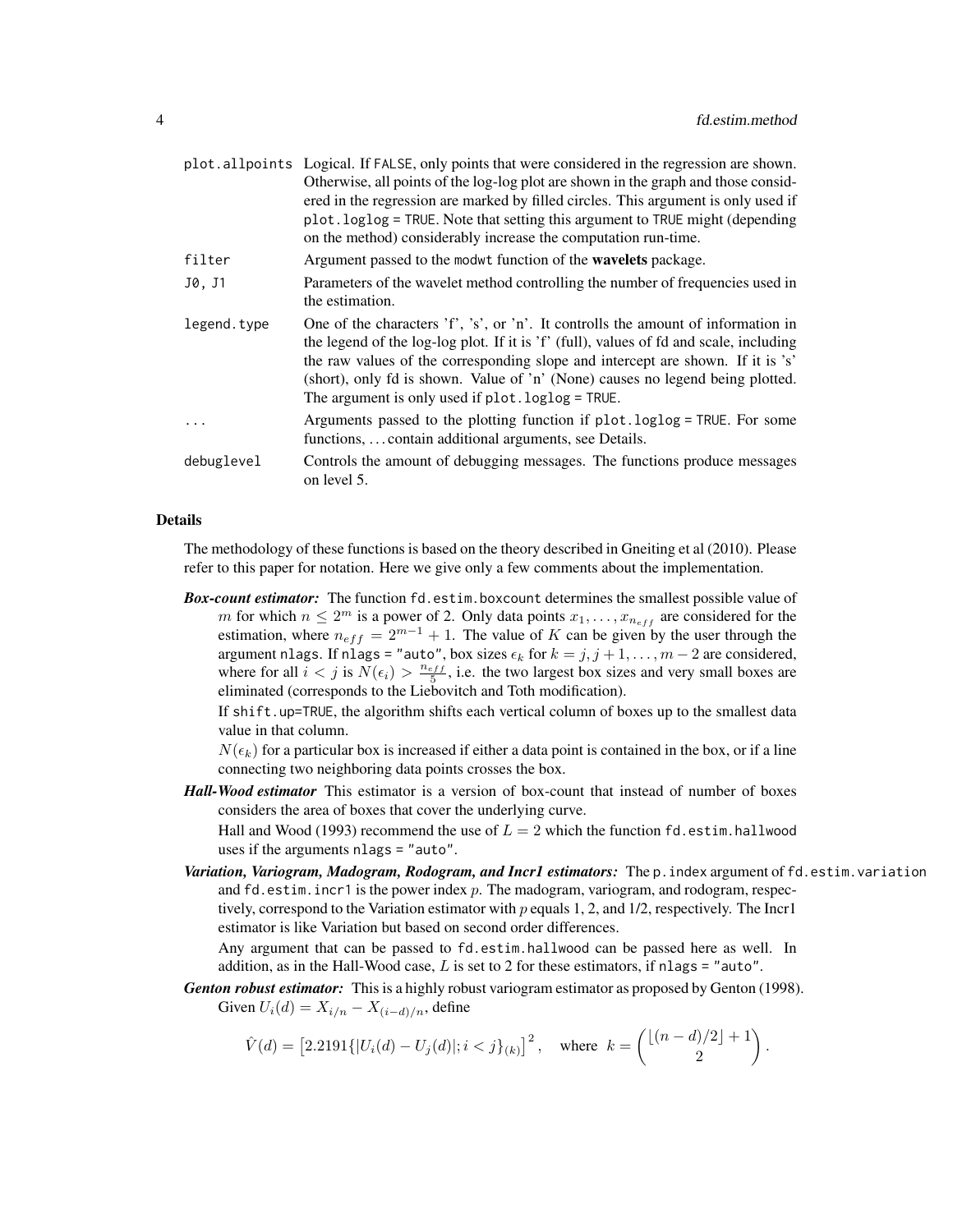<span id="page-4-0"></span>Thus, the estimator is derived from the k-th quantile of the  $U_i(d)$  values. The  $\hat{D}_k$  estimator is derived from the log-log plot of  $log(d)$  against  $log(\hat{V}(d))$ . The implementation uses the qn function of the **pcaPP** package to compute  $\hat{V}(d)$ .

Here again, the number of lags is set to 2 if nlags = "auto" and any arguments of the fd.estim.hallwood are accepted here as well.

*Periodogram estimator:* The method is implemented as proposed by Chan et al. (1995) with notation from Gneiting et al (2010).

As Chan et al. (1995) recommend, we use  $L = \lfloor \min(m/2, n^{2/3}) \rfloor$  if nlags = "auto". Any arguments of the fd.estim.hallwood are also accepted here.

- *Wavelet estimator:* This method uses  $J_0$  vectors of wavelet coefficients which are obtained using the function modwt of the wavelets package. The choice of J0 and J1 determine the number of frequencies used in the estimation.
- *DCT-II estimator*: If nlags = "auto", we use  $L = \lfloor \min(2m, 4n^{2/3}) \rfloor$ . Any arguments of the fd.estim.hallwood are also accepted here.

The two-dimensional estimators are all based on the Variation method with the power index  $p$ (argument p.index) with the following alternatives:

*Transect* For every given direction, a variation estimate (or a variant that uses second differences) is found in each row (for horizontal direction) and/or column (for vertical direction). The resulting estimate is the median over the set of estimates. In the function fd.estim.transect.var the line transect estimates are based on first differences; In the function fd.estim.transect.incr1 they are based on second differences.

This method does not support the feature of creating a log-log plot, since there are many log-log regressions from which the results are derived. The methods also accept arguments direction, nlags and debuglevel.

- *Isotropic* Davies and Hall (1999) on page 12 define the isotropic empirical variogram. This is here implemented more generally using the variation estimator. If nlags = "auto", the number of lags is set to either 3 if diagonal direction is used together with either horizontal or vertical direction or both. If only horizontal or/and vertical direction is used, the number of lags is set to 2.
- **Square-increment** We use the square-increment estimator proposed in eqs. (4.2) through (4.7) of Chan and Wood (2000). Note that this method is equivalent to the Filter 3 approach of Zhu and Stein (2002) which is the way it is implemented in the package. The automatic setting of number of lags is done as for the Isotropic method.
- *Filter 1* Here, the Filter 1 approach of Zhu and Stein (2002) is implemented. Again, the automatic setting of number of lags is done as for the Isotropic method.

For all methods (but Transect), if the argument plot.loglog is TRUE, a graph with the log-log plot is shown, including the fitted regression line. Only points included in the regression are plotted, unless the argument plot.allpoints is set to TRUE. In such a case, points used for fitting the regression line are marked by filled circles.

For using multiple estimation methods via one function see [fd.estimate](#page-6-1).

#### Value

Each function returns an object of class [FractalDim](#page-6-2) with elements: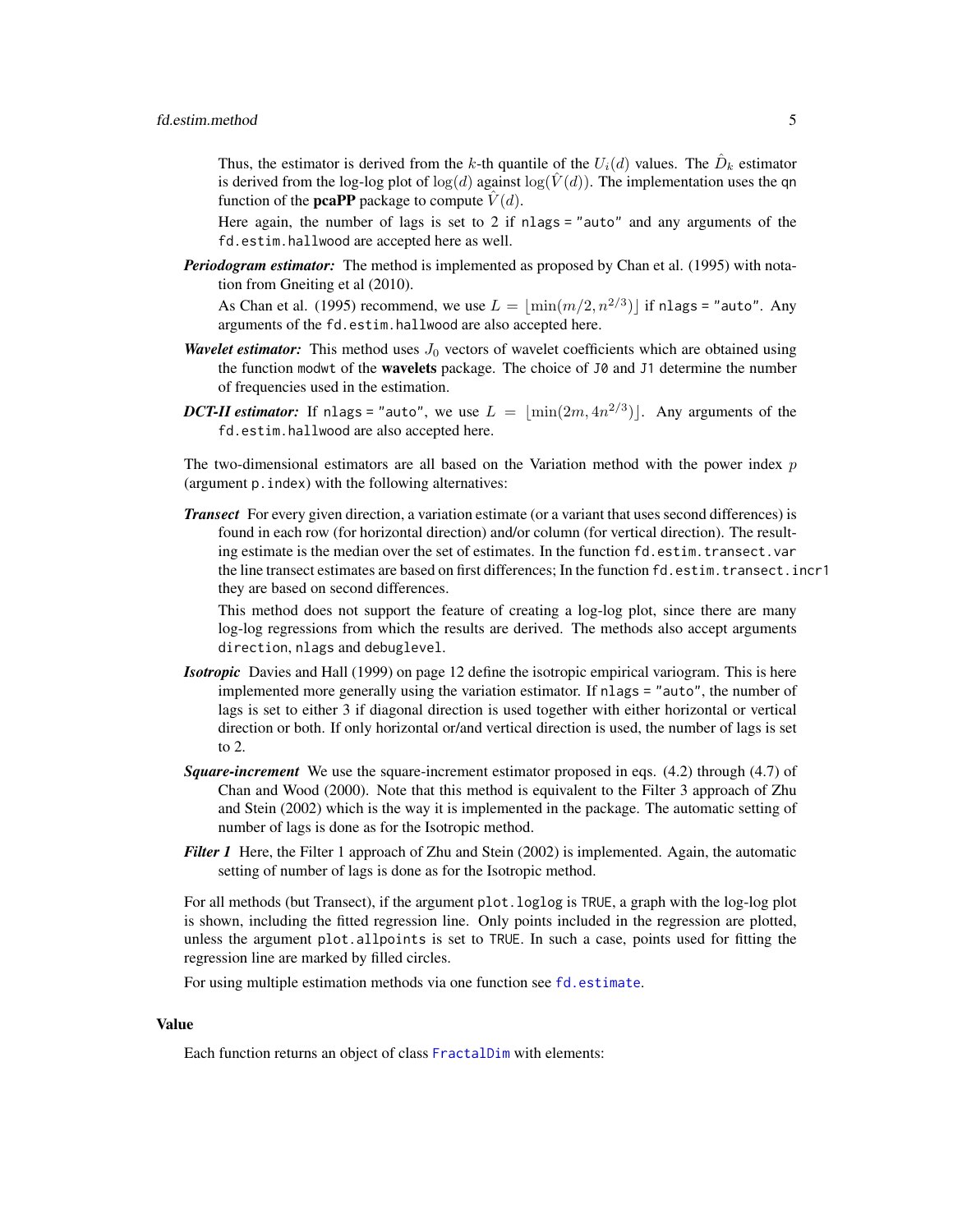<span id="page-5-0"></span>

| dim                     | Here it is always 1.                                                          |  |
|-------------------------|-------------------------------------------------------------------------------|--|
| fd, scale               | Single value, namely the estimated fractal dimension and scale, respectively. |  |
| methods, methods.coding |                                                                               |  |
|                         | Method name and code used for the estimation.                                 |  |
| window.size, step.size  |                                                                               |  |
|                         | Size of the data.                                                             |  |
| data.dim                | Dimension of the data used for the estimation. It is either one or two.       |  |
| loglog                  | Object of class FDloglog used for the estimation.                             |  |

#### Note

Function [fd.estimate](#page-6-1) can be used as a wrapper for these functions.

#### Author(s)

Hana Sevcikova, Don Percival, Tilmann Gneiting

## References

Chan, G., Hall, P., Poskitt, D. (1995) Periodogram-Based Estimators of Fractal Properties. Annals of Statistics 23 (5), 1684–1711.

Chan, G., Wood, A. (2000) Increment-based estimators of fractal dimension for two-dimensional surface data. Statistica Sinica 10, 343–376.

Davies, S., Hall, P. (1999) Fractal analysis of surface roughness by using spatial data. Journal of the Royal Statistical Society Series B 61, 3–37.

Genton, M. G. (1998) Highly robust variogram estimation. Mathematical Geology 30, 213–221.

Gneiting, T., Sevcikova, H. and Percival, D. B. (2012). Estimators of fractal dimension: Assessing the smoothness of time series and spatial data. Statistical Science, 27(2), 247-277. (Version as technical report available at [https://stat.uw.edu/sites/default/files/files/reports/](https://stat.uw.edu/sites/default/files/files/reports/2010/tr577.pdf) [2010/tr577.pdf](https://stat.uw.edu/sites/default/files/files/reports/2010/tr577.pdf))

Hall, P., Wood, A. (1993) On the Performance of Box-Counting Estimators of Fractal Dimension. Biometrika 80 (1), 246–252.

Zhu, Z., Stein, M. (2002) Parameter estimation for fractional Brownian surfaces. Statistica Sinica 12, 863–883.

#### See Also

#### [fd.estimate](#page-6-1)

#### Examples

```
if (requireNamespace("RandomFields", quietly = TRUE)) withAutoprint({
library(RandomFields)
# 1d time series
n < -256rf <- GaussRF(x = c(0,1, 1/n), model = "stable",
   grid = TRUE, gridtriple = TRUE,
```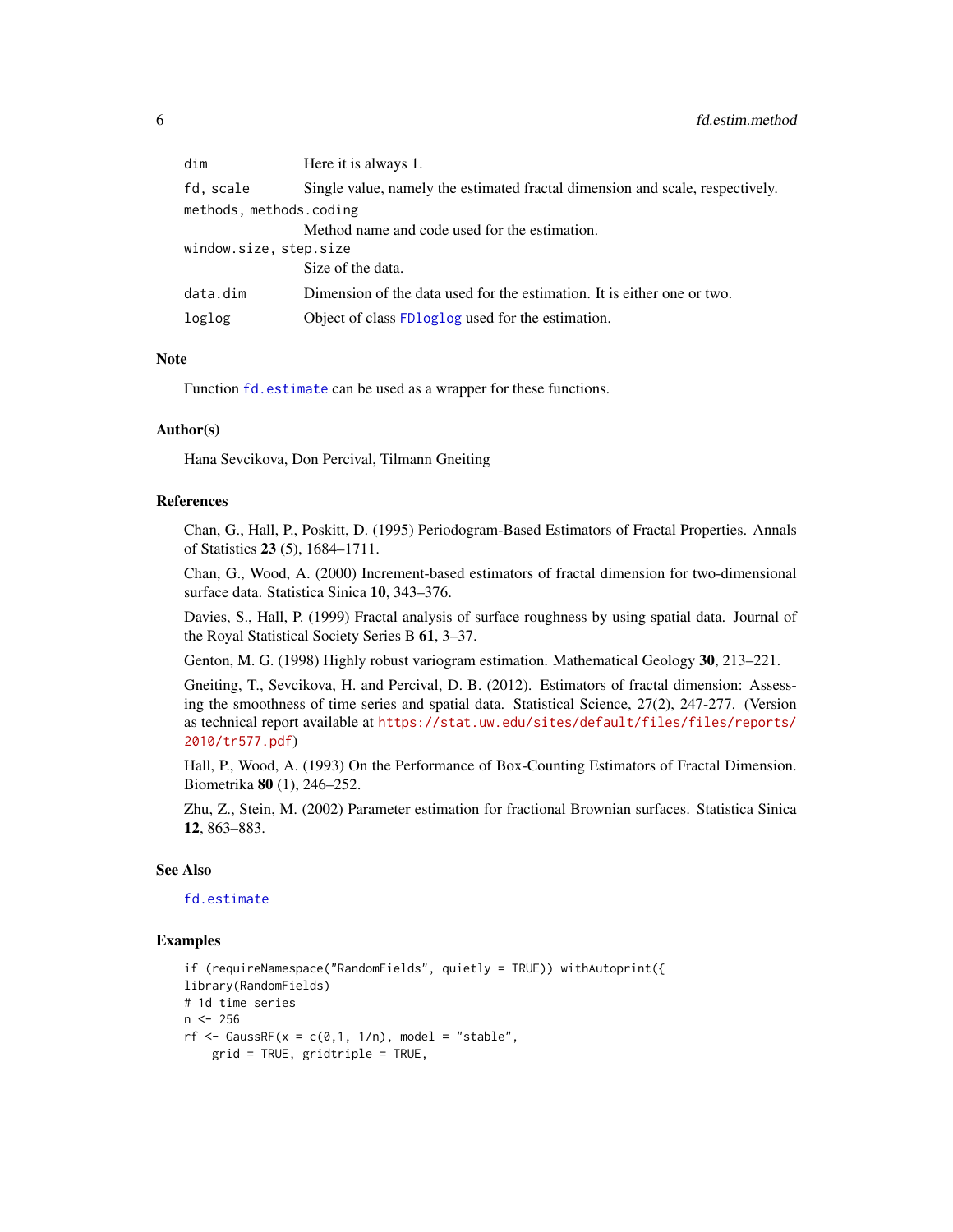#### <span id="page-6-0"></span>fd.estimate 7

```
param = c(mean=0, variance=1, nugget=0, scale=1, kappa=1))
par(mfrow=c(4,2))fd.estim.variogram (rf, nlags = 20, plot.loglog = TRUE)
fd.estim.variation (rf, nlags = 20, plot.loglog = TRUE)
fd.estim.variogram (rf, nlags = 3, plot.loglog = TRUE,
   plot.allpoints = TRUE)
fd.estim.variation (rf, plot.loglog = TRUE, plot.allpoints = TRUE)
fd.estim.hallwood (rf, nlags = 10, plot.loglog = TRUE)
fd.estim.boxcount (rf, nlags = "all", plot.loglog = TRUE,
    plot.allpoints = TRUE)
fd.estim.periodogram (rf, plot.loglog = TRUE)
fd.estim.dctII (rf, plot.loglog = TRUE)
# 2d random fields
n < -128rf2d <- GaussRF(x = c(0,1, 1/n), y = c(0,1, 1/n), model = "stable",
   grid = TRUE, gridtriple = TRUE,
    param = c(mean=0, variance=1, nugget=0, scale=1, kappa=1))
par(mfrow=c(1,3))
fd.estim.isotropic (rf2d, p.index = 1, direction='hv',
                       plot.loglog = TRUE, plot.allpoints = TRUE)
fd.estim.squareincr (rf2d, p.index = 1, plot.loglog = TRUE, plot.allpoints = TRUE)
fd.estim.filter1 (rf2d, p.index = 1, plot.loglog = TRUE, plot.allpoints = TRUE)
})
```
<span id="page-6-1"></span>

Estimating Fractal Dimensions of Time Series and Two-dimensional *Data*

#### <span id="page-6-2"></span>Description

The functions compute a set of fractal dimensions  $D$  for time series and two-dimensional data via various methods using a sliding window technique. There is one  $D$  computed for each method and for each sliding window of a given size that is moved along the data.

#### Usage

```
## S3 method for class 'numeric'
fd.estimate(data, methods = "madogram", window.size = length(data),
    step.size = window.size, trim = TRUE, keep.data = FALSE,
    keep.loglog = FALSE, parallel = FALSE, nr.nodes = NULL,
    debuglevel = 0, \ldots)
## S3 method for class 'matrix'
fd.estimate(data, methods = "transect.var", window.size = ncol(data),
    step.size = window.size, trim = TRUE, keep.data = FALSE,
    keep.loglog = FALSE, parallel = FALSE, nr.nodes = NULL,
    debuglevel = 0, \ldots)
```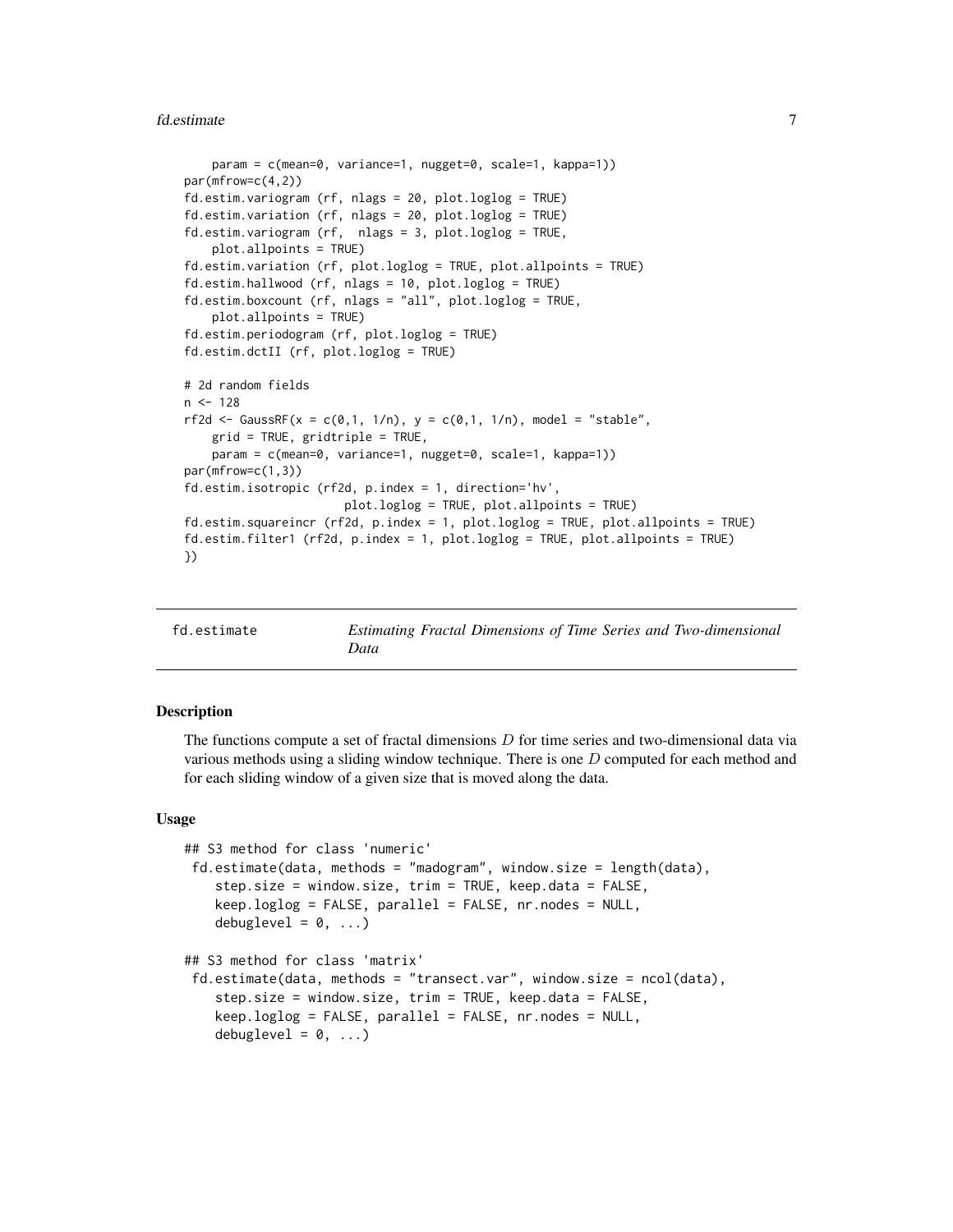#### <span id="page-7-0"></span>**Arguments**

| data        | Vector, matrix or data frame.                                                                                                                                                                                                                                                                                                                                                                                                                                                                                                                                                                                                                                                              |  |
|-------------|--------------------------------------------------------------------------------------------------------------------------------------------------------------------------------------------------------------------------------------------------------------------------------------------------------------------------------------------------------------------------------------------------------------------------------------------------------------------------------------------------------------------------------------------------------------------------------------------------------------------------------------------------------------------------------------------|--|
| methods     | Vector of character strings specifying methods for which $D$ is estimated. Possi-<br>ble values for one-dimensional data are "variogram", "madogram", "rodogram",<br>"variation", "incr1", "boxcount", "hallwood", "periodogram", "wavelet",<br>"dctII", and "genton". For matrix or data frame the function accepts meth-<br>ods "transect.var", "transect.incr1", "isotropic", "squareincr", and<br>"filter1" (see fd.get.available.methods). Alternatively, it can be a list of<br>lists where each list item contains an entry "name" being the method name and<br>entries corresponding to arguments passed to the specific methods (see Example<br>and fd.estim.method for details.) |  |
| window.size | Size (in number of data points) of the sliding window. It should be between 2<br>and length of data.                                                                                                                                                                                                                                                                                                                                                                                                                                                                                                                                                                                       |  |
| step.size   | Number of data points by which the sliding window is moved.                                                                                                                                                                                                                                                                                                                                                                                                                                                                                                                                                                                                                                |  |
| trim        | Logical. If TRUE, the estimates are trimmed into the theoretically permissible<br>interval, i.e. between 1 and 2 in one-dimensional case and between 2 and 3 in<br>two-dimensional case.                                                                                                                                                                                                                                                                                                                                                                                                                                                                                                   |  |
| keep.data   | Logical. If TRUE, the data are kept in the resulting object.                                                                                                                                                                                                                                                                                                                                                                                                                                                                                                                                                                                                                               |  |
| keep.loglog | Logical. If TRUE, the resulting object contains a list with objects of class FDloglog<br>used for the estimation in each iteration and for each method.                                                                                                                                                                                                                                                                                                                                                                                                                                                                                                                                    |  |
| parallel    | Logical determining if the process should run in parallel. If TRUE, the package<br>snowFT is required. In such a case, all local library paths must be included in<br>the environment variable R_LIBS. In the one-dimensional case, the granularity of<br>the process is given by the number of sliding windows. In the two-dimensional<br>case, the number of spawn processes is equal to the number of sliding windows<br>in the vertical direction.                                                                                                                                                                                                                                     |  |
| nr.nodes    | Number of nodes on which the computation should be processed if parallel is<br>TRUE.                                                                                                                                                                                                                                                                                                                                                                                                                                                                                                                                                                                                       |  |
| debuglevel  | Controls the amount of debugging messages. The functions produce messages<br>on levels 1 - 4.                                                                                                                                                                                                                                                                                                                                                                                                                                                                                                                                                                                              |  |
| $\cdots$    | Arguments passed to lower level functions (defined in fd. estim. method).                                                                                                                                                                                                                                                                                                                                                                                                                                                                                                                                                                                                                  |  |

#### Details

In case of one-dimensional time series, the function initiates a sliding window of the given size at the beginning of the time series. The window is moved along the data by the given step size. If parallel is TRUE, computation on each window happens in parallel. In the two-dimensional case, the window is initiated in the top left corner of the data matrix and moved horizontally by the given step size, as well as vertically by the same step size. If the process is running in parallel, processing each row is done in parallel. In both cases, in each iteration estimates of fractal dimension for data within the sliding window are computed using the given estimation methods.

Note that the estimation results are NA for any sliding window that contains NA values.

Arguments that are to be passed to specific methods can be given either directly, if they applies to all given methods. Or, they can be given as a list via the methods argument: There is one list per method that must contain the entry "name" being the method name. Remaining entries in the list corespond to one argument each (see Example below).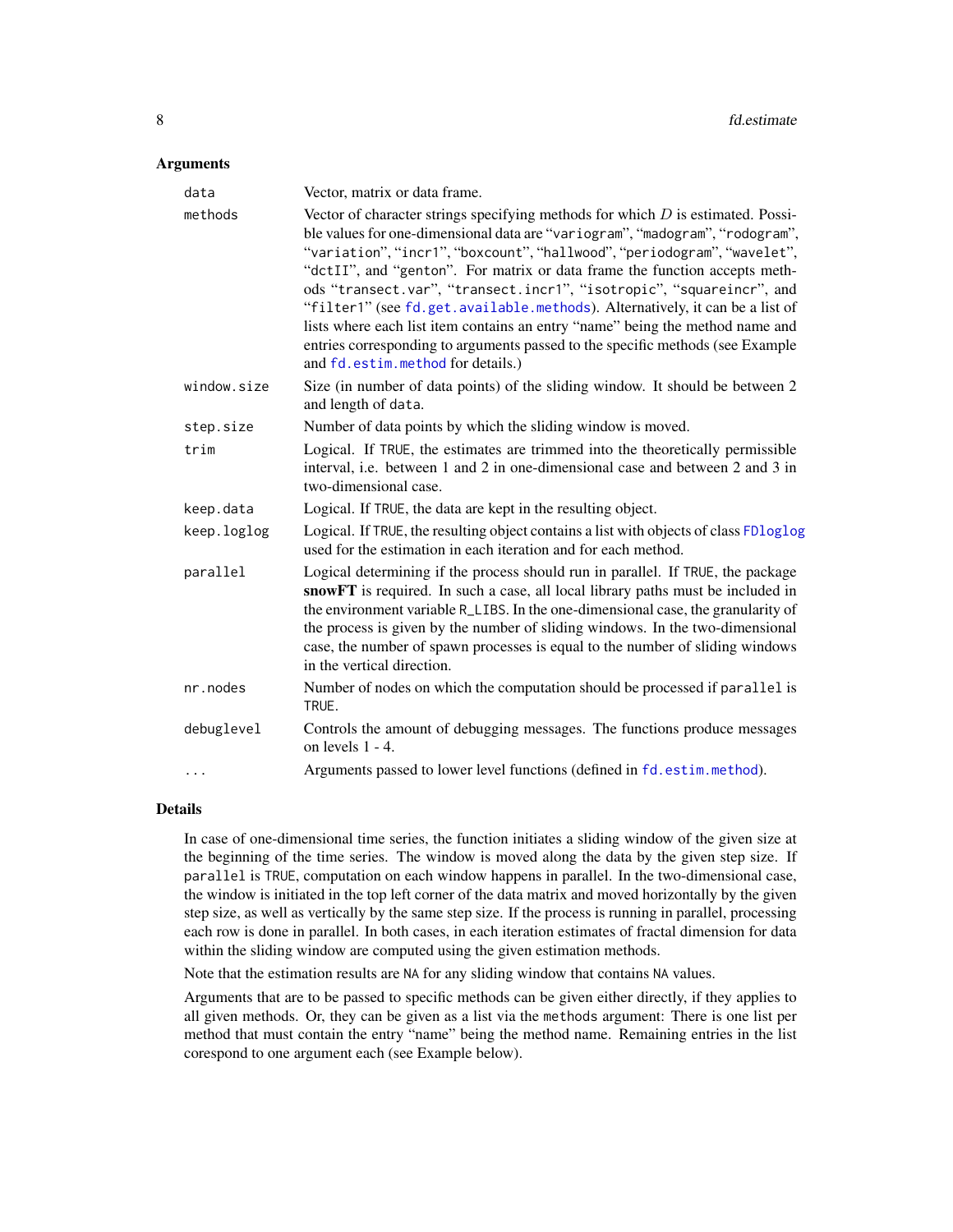#### <span id="page-8-0"></span>fd.estimate 9

## Value

An object of class FractalDim which consists of the following components:

| dim         | Dimension of the resulting arrays fd and scale (see below). In the one-dimensional<br>case, possible values are 1 and 2. $\dim = 1$ means that there has been only one<br>iteration and there is one element in the above arrays per each method used. If<br>dim = 2, rows correspond to iterations and columns correspond to methods. Es-<br>timation on two-dimensional data can in addition result in $\dim = 3$ , in which case<br>the first and second dimensions correspond to vertical and horizontal iterations,<br>respectively, and the third dimension corresponds to methods. |
|-------------|-------------------------------------------------------------------------------------------------------------------------------------------------------------------------------------------------------------------------------------------------------------------------------------------------------------------------------------------------------------------------------------------------------------------------------------------------------------------------------------------------------------------------------------------------------------------------------------------|
| fd          | A dim-dimensional array of fractal dimensions.                                                                                                                                                                                                                                                                                                                                                                                                                                                                                                                                            |
| scale       | A dim-dimensional array of scales, derived from the intercept of the log-log<br>plots on which fd were computed. Values are transformed to the scale of the<br>original data.                                                                                                                                                                                                                                                                                                                                                                                                             |
| methods     | Vector of methods given in the methods argument. The order of the elements<br>corresponds to the order of estimates in the "method"-dimension of the above<br>dim-dimensional arrays.                                                                                                                                                                                                                                                                                                                                                                                                     |
|             | methods.coding Vector of internal coding of methods. The order of the elements corresponds to<br>the order in methods.                                                                                                                                                                                                                                                                                                                                                                                                                                                                    |
| data        | Value of the argument data, if keep. data = TRUE, otherwise NULL.                                                                                                                                                                                                                                                                                                                                                                                                                                                                                                                         |
| data.dim    | Dimension of data.                                                                                                                                                                                                                                                                                                                                                                                                                                                                                                                                                                        |
| window.size | Size of the actual sliding window used in the computation.                                                                                                                                                                                                                                                                                                                                                                                                                                                                                                                                |
| step.size   | Step size by which the sliding window was moved in the computation.                                                                                                                                                                                                                                                                                                                                                                                                                                                                                                                       |
| loglog      | If keep. loglog=TRUE, this is a list containing for each iteration a lists of FDloglog<br>objects used in the estimation, one per method. The numbering of the methods<br>corresponds to the method order in methods.                                                                                                                                                                                                                                                                                                                                                                     |

## See Also

[fd.estim.method](#page-1-1), [fd.get.available.methods](#page-10-1), [FDloglog](#page-11-1), [fd.get](#page-9-1)

## Examples

```
## Not run:
library(RandomFields)
n <- 10000
# generate a time series
rf \leftarrow GaussRF(x = c(0, 1, 1/n), model = "stable",
       grid = TRUE, gridtriple = TRUE,
       param = c(mean=0, variance=1, nugget=0, scale=100, kappa=1))
# Plots for two sliding windows of each of the four methods below.
# Argument nlags is common to all methods;
# the 'variation' method has in addition argument p.index
par(mfrow=c(2,4)) # one row per window
fd <- fd.estimate(rf,
       methods = list(list(name="variation", p.index=0.5),
```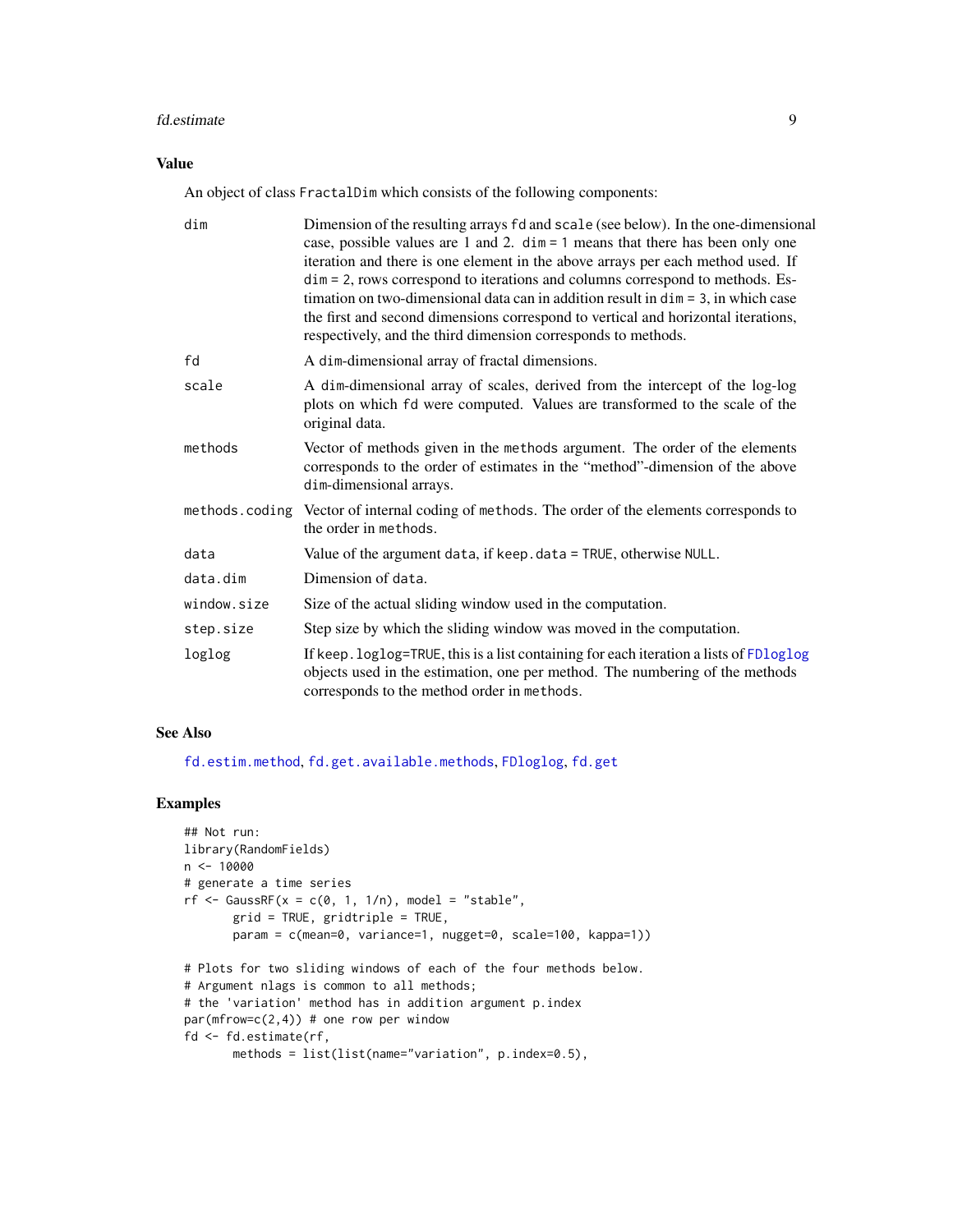#### <span id="page-9-0"></span>10 fd.get

```
"variogram", "hallwood", "boxcount"),
      window.size = 5000, step.size = 5000, plot.loglog = TRUE, nlags = 10)
# 2d random fields
n <- 200
rf2d <- GaussRF(x = c(0,1, 1/n), y = c(0,1, 1/n), model = "stable",
        grid = TRUE, gridtriple = TRUE,
        param = c(mean=0, variance=1, nugget=0, scale=1, kappa=1))
par(mfrow=c(2,2))
# plots for 4 sliding windows (2 horizontal, 2 vertical)
fd2d <- fd.estimate(rf2d, methods="filter1",
        window.size = 100, step.size=100, plot.loglog = TRUE)
```
## End(Not run)

<span id="page-9-1"></span>fd.get *Access Method for Objects of Class FractalDim*

## Description

For given method it returns the corresponding estimates.

## Usage

```
fd.get(fractaldim, method)
```
## Arguments

| fractaldim | object of class FractalDim as defined in fd. estimate.                          |
|------------|---------------------------------------------------------------------------------|
| method     | character string specifying the method. For 1-d estimators, possible values are |
|            | "variogram", "madogram", "rodogram", "variation", "incr1", "boxcount",          |
|            | "hallwood", "periodogram", "wavelet", "dctII", and "genton". For 2-d esti-      |
|            | mators, possible values are "transect.var", "transect.incr1", "isotropic",      |
|            | "squareincr", and "filter1" (see fd.get.available.methods).                     |

#### Value

A [FractalDim](#page-6-2) object. The original fractaldim arrays fd and scale are reduced in the last dimension into only one method, namely the given method.

## See Also

[fd.estimate](#page-6-1), [fd.get.available.methods](#page-10-1)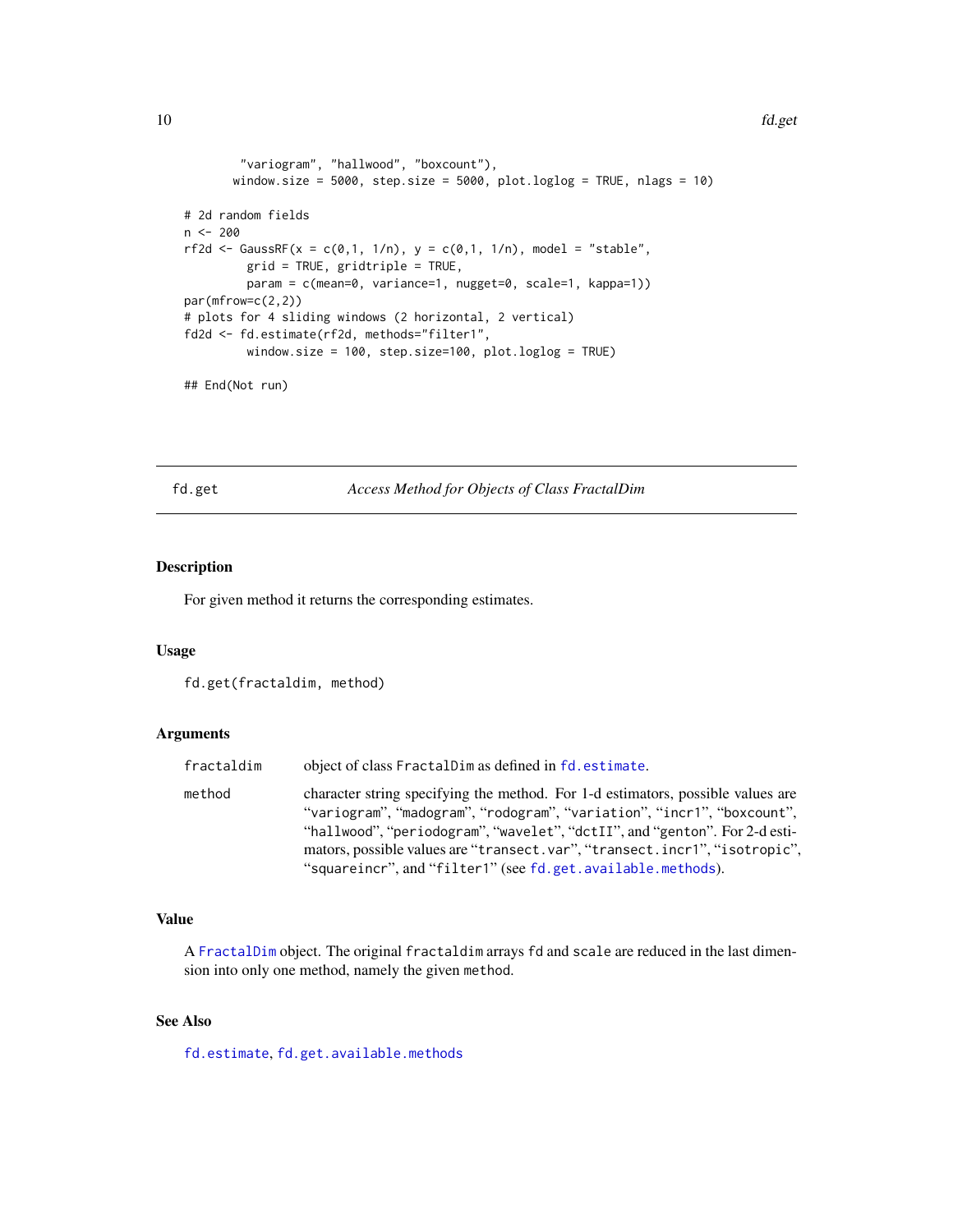## <span id="page-10-0"></span>fd.get.available.methods 11

#### Examples

```
## Not run:
library(RandomFields)
x \le - seq(0, 10000)
# generate a random field
truealpha <- 1.5
rf \leq GaussRF(x = x, model = "stable", grid = TRUE,
    param = c(mean=0, variance=1, nugget=0, scale=100,
        alpha=truealpha))
#compute fractal dimension using various methods
methods <- c("madogram", "variogram", "hallwood", "boxcount",
                       "periodogram","dctII", "wavelet")
fdts \leq fd.estimate (rf, methods = methods, window.size = 500,
    step.size = 100, nlags = 10, trim = FALSE, debuglevel = 3)
# plot the variation
cols <- rainbow(length(methods))
plot(ts(fd.get (fdts, methods[1])$fd),ylim=c(min(fdts$fd), max(fdts$fd)),
             ylab="fd", col=cols[1])
for (imeth in 2:length(methods))
    lines(ts(fd.get (fdts, methods[imeth])$fd), col=cols[imeth])
legend('topleft', legend=methods, col=cols, lwd=1)
abline(h=2-truealpha/2)
```
## End(Not run)

<span id="page-10-1"></span>fd.get.available.methods *Available Estimation Methods*

#### Description

The function returns a list of estimation methods that can be used in [fd.estimate](#page-6-1) and other functions of the package.

## Usage

```
fd.get.available.methods(dim = 1)
```
#### **Arguments**

dim Dimension of data for which the estimation methods should be obtained.

#### Value

A list of the available methods. Their order number in the list corresponds to the internal codes of the methods.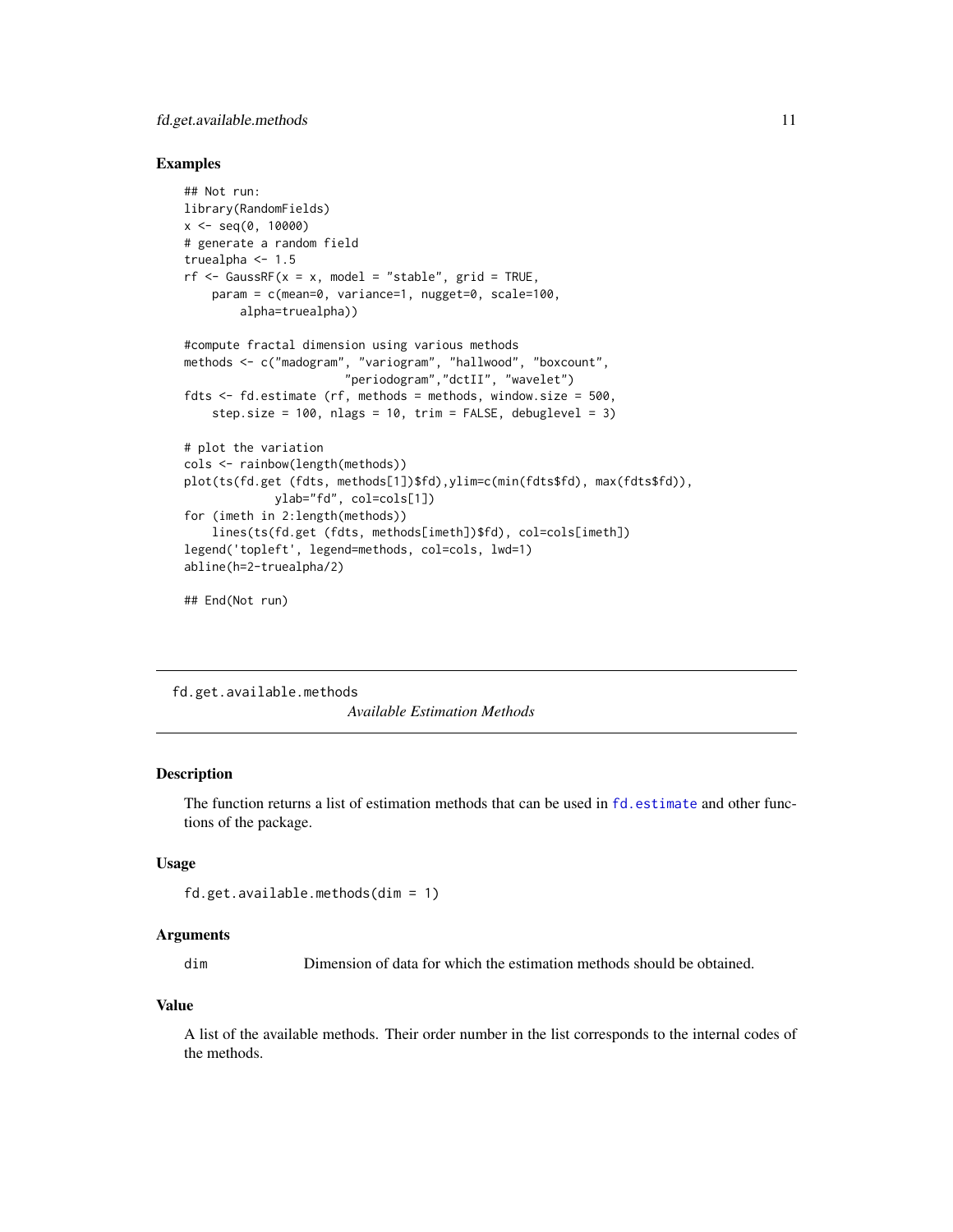## See Also

[fd.estimate](#page-6-1), [fd.get](#page-9-1)

get.rawFD.from.regression

*Obtaining Regression Object*

## <span id="page-11-1"></span>Description

Obtaining and summarizing result of a linear regression of the log-log plot, object of class FDloglog.

## Usage

get.rawFD.from.regression(x, y, leaveout =  $\theta$ )

## S3 method for class 'FDloglog' summary(object, ...)

## Arguments

| $\mathsf{x}$ | Values of the x-axis.                                                                    |
|--------------|------------------------------------------------------------------------------------------|
| y            | Values of the y-axis.                                                                    |
| leaveout     | Number of points (from the beginning of the arrays) to leave out of the regres-<br>sion. |
| object       | Object of class FD loglog.                                                               |
| $\cdots$     | Not used.                                                                                |

## Value

Function get.rawFD.from.regression returns an object of class FDloglog with the following components:

alpha, intercept

|      | Slope and intercept of the regression.  |
|------|-----------------------------------------|
| x, y | x and y values, including the leaveout. |
| n    | Length of x.                            |
| lsa  | The least squared of the regression.    |

## Author(s)

Hana Sevcikova

## See Also

[fd.estimate](#page-6-1), [fd.estim.method](#page-1-1)

<span id="page-11-0"></span>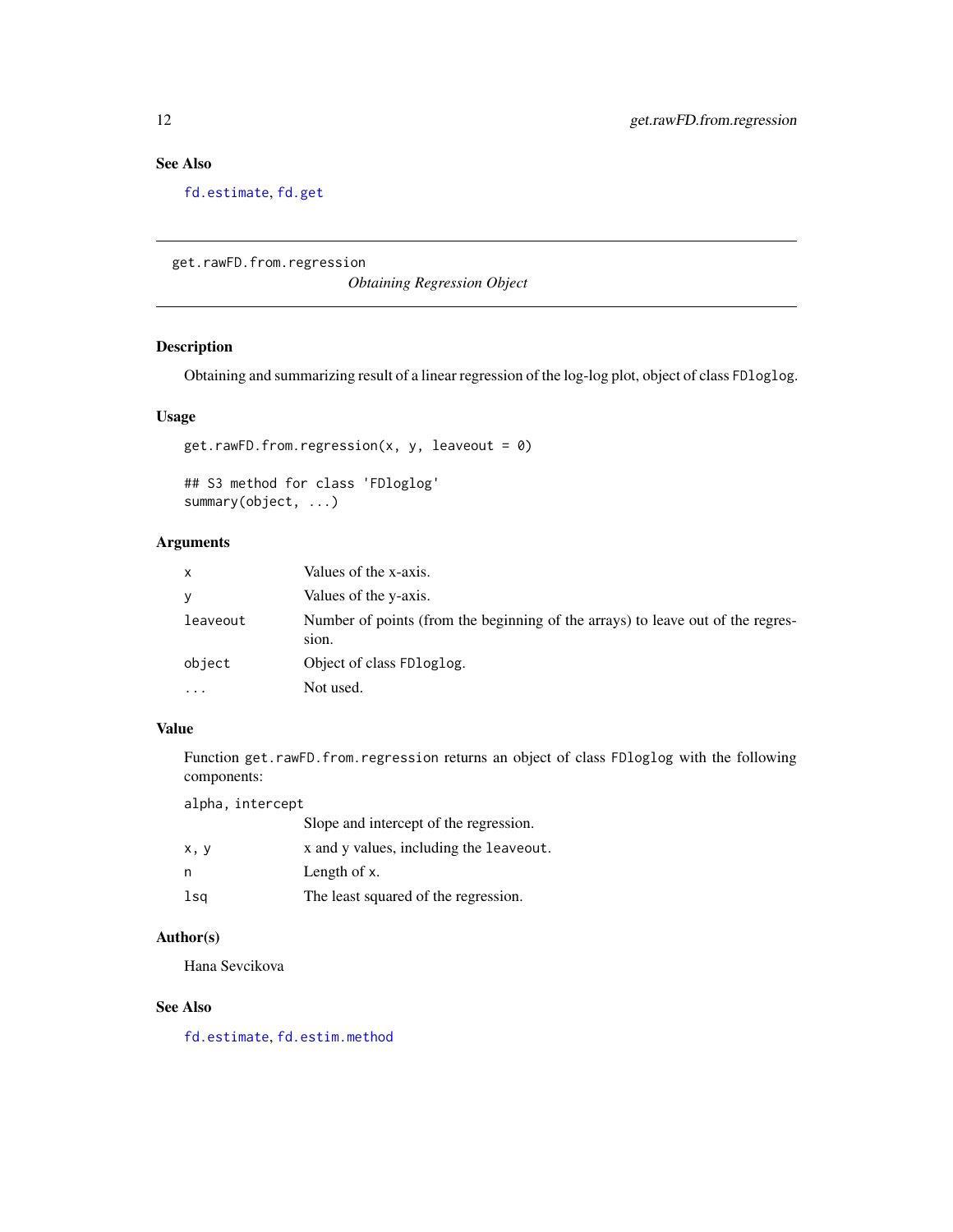<span id="page-12-0"></span>summary.FractalDim *Summary for an Object of Class FractalDim*

## Description

The function prints summary of estimates in a FractalDim object.

## Usage

```
## S3 method for class 'FractalDim'
summary(object, ...)
```
## Arguments

| object   | An object of class FractalDim. |
|----------|--------------------------------|
| $\cdots$ | Not used.                      |

## Details

The function prints information about the grid on which the estimates were obtained. For each method it shows the mean and standard deviation of data in each of the two components (fd and scale).

#### See Also

[fd.estimate](#page-6-1)